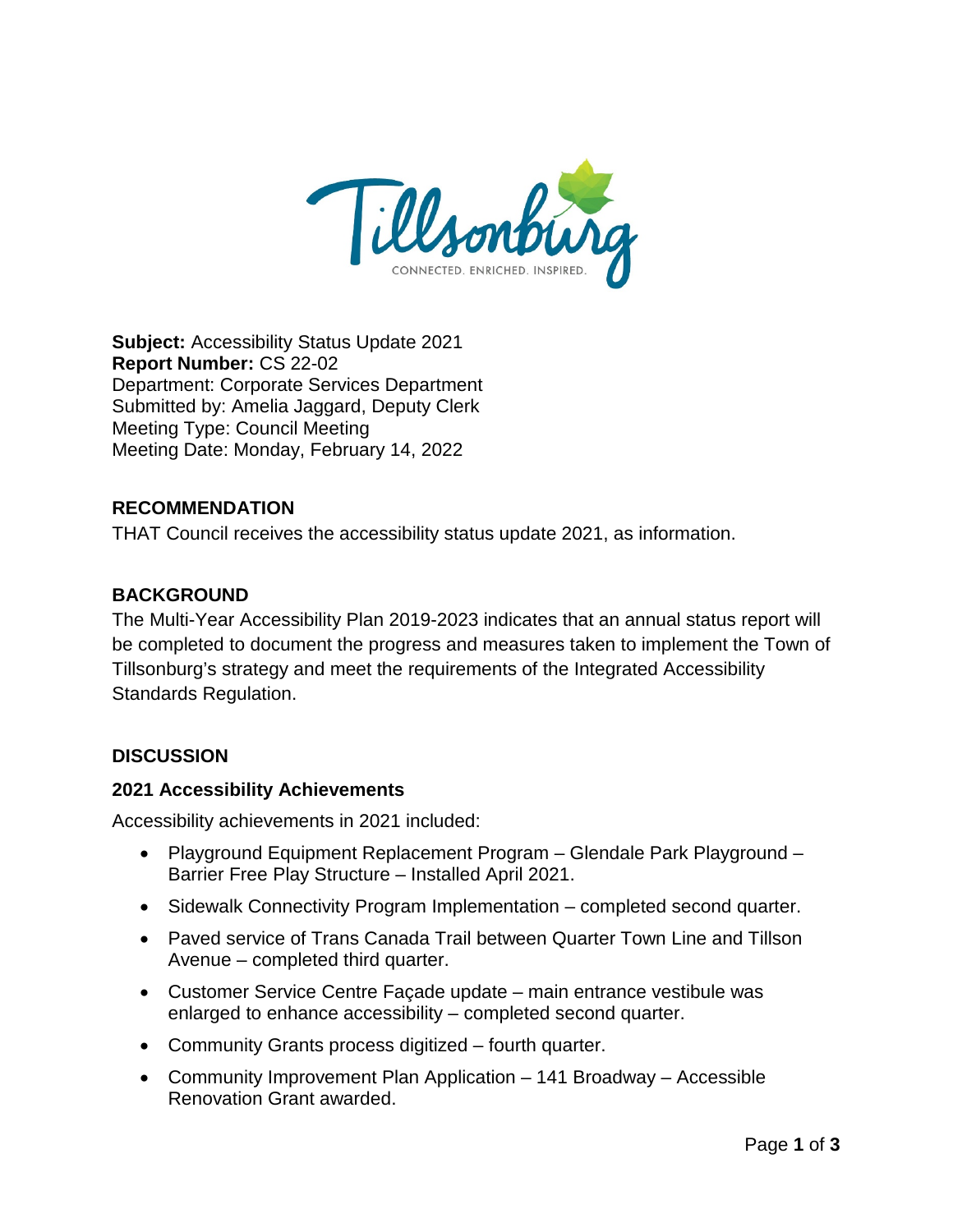# **Accessibility Advisory Committee**

The Accessibility Advisory Committee met three times in 2021.

The Committee provided feedback on Town projects including the Wayfinding Signage project and the Library Lane and Keating Alley redesign concepts.

The next Accessibility Advisory Committee meeting is scheduled for March 8, 2022.

### **Oxford County Joint Accessibility Advisory Committee**

The annual Oxford County Joint Accessibility Advisory Committee meeting was held virtually on November 8, 2021. The Committee heard a provincial policy update, an update regarding Oxford County accessible housing and a presentation regarding the Service and Support Animal Initiative (SSAI).

#### **2022 Projects**

The following list of projects were included in the approved 2022 final budget and departmental business plans. These projects will improve the accessibility of Town facilities and services.

- Mobile Application for reporting and service requests fourth quarter.
- Airport Website redesign third quarter.
- Implement CloudPermit customer payment integration second quarter.
- Implement Planning Application Web Portal & Digital Service Delivery fourth quarter.
- Lindsay St Reconstruction third quarter.
- Frances St Reconstruction third quarter.
- Wayfinding Signage fourth quarter.
- Completion of New Splash Pad second quarter.
- Tillsonburg Community Centre Aquatic Centre Rehabilitation second quarter (completion 2023).
- LLWP Building Replacement Subject to grant award fourth quarter.
- New Playground Apparatus Southridge and Cranberry second quarter.
- Accessible parking spot at Fire Station second quarter.
- Town Hall Project Design Development.
- Tillsonburg Hydro Inc. Website Update.
- Community Improvement Plan Application Accessible Renovation Grants Available.